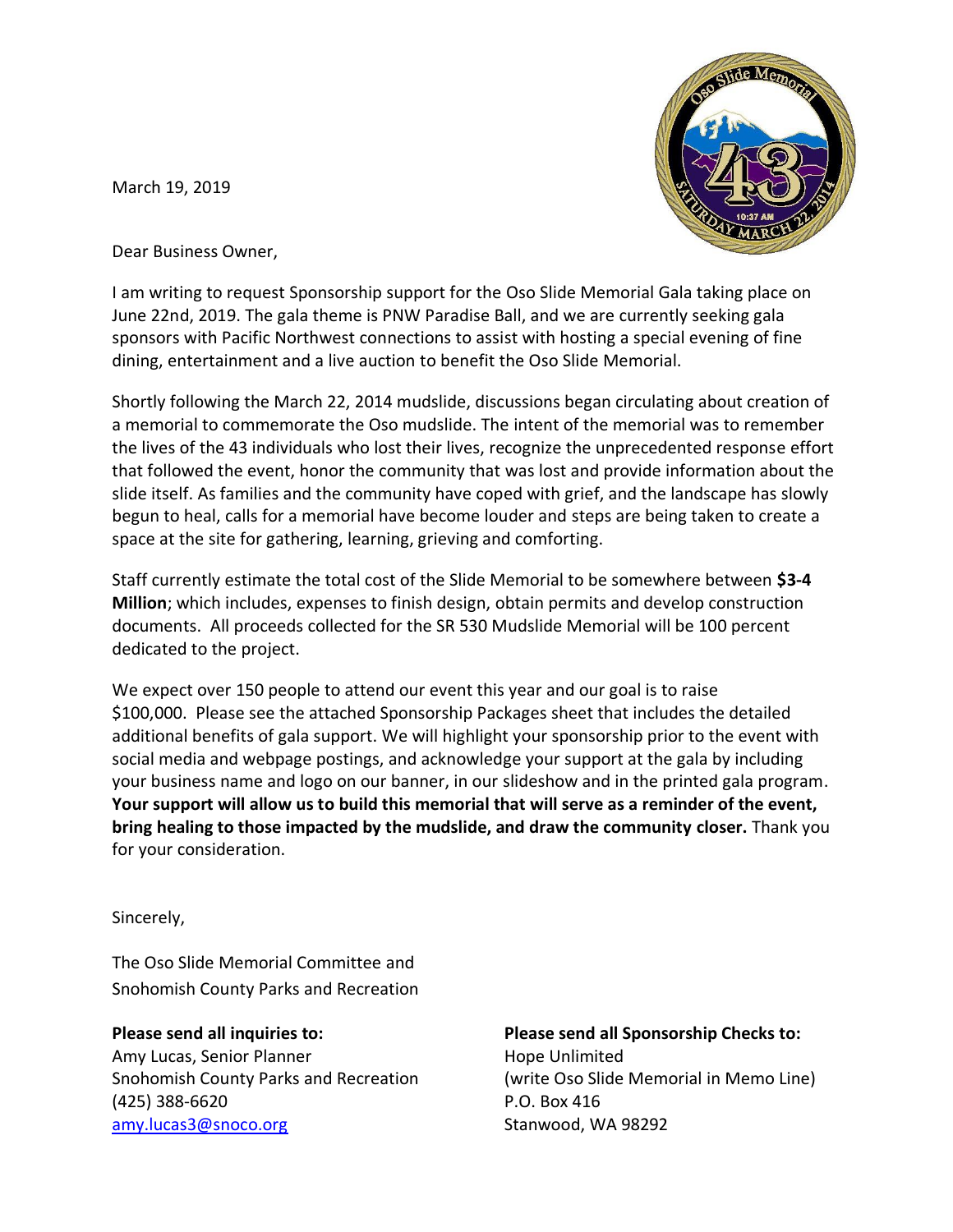# **EVENT SPONSORSHIP PROPOSAL**



PNW Paradise Ball & Auction JUNE 22 2019 *Benefiting the building of the*  OSO SLIDE MEMORIAL





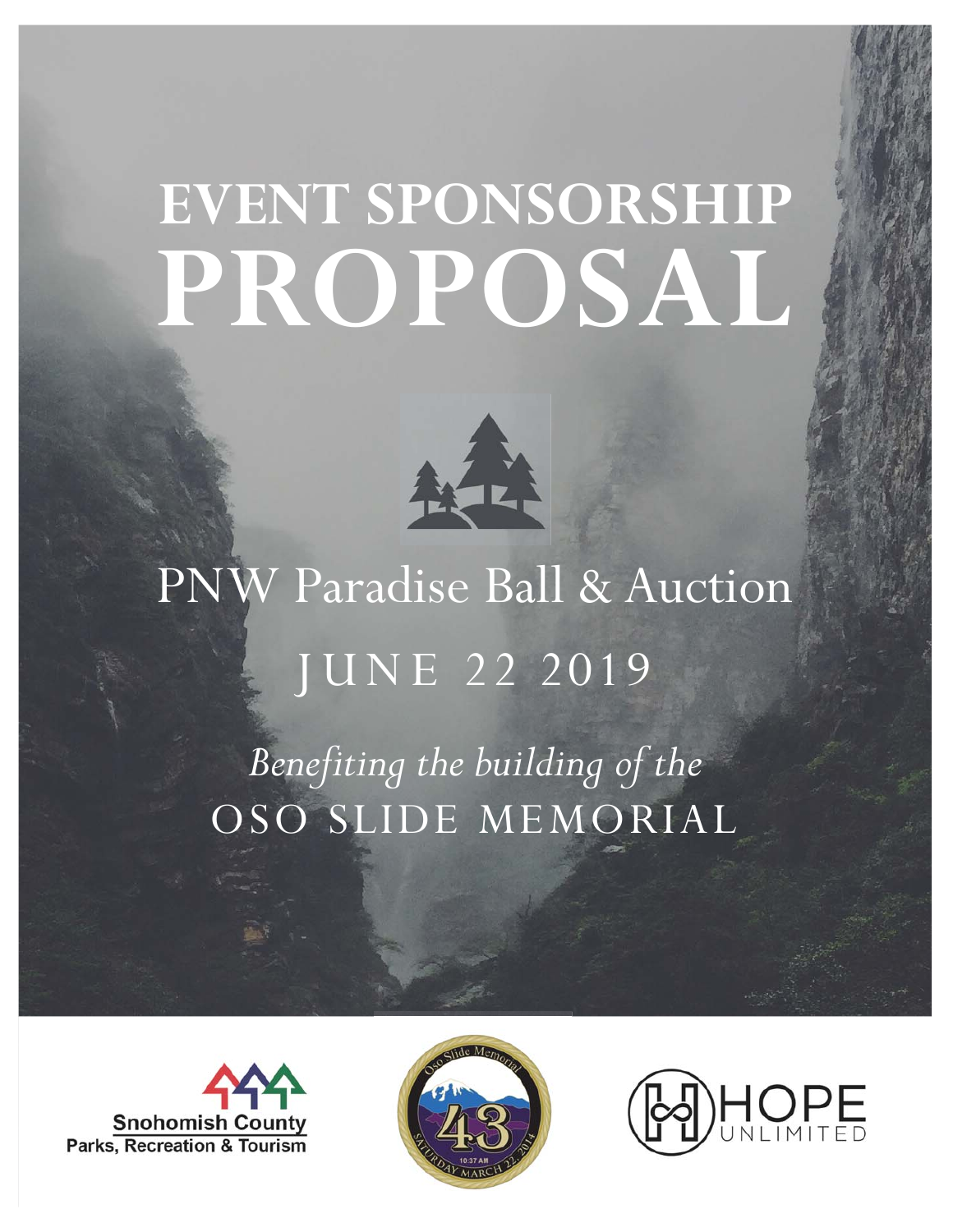### **PNW PARADISE BALL**

## *to benefit the Oso Slide Memorial*

### **Sponsorship Packages**

All sponsors will receive the following benefits: name and logo displayed on the event webpage, social media recognition and promotion, and recognition on the memorial donor wall.

#### **PRESENTING SPONSOR - \$20,000**

#### **Event Recognition**

- 5 Minutes on Stage as Presenting Sponsor
- Thanked by MC during the event
- VIP Donor Ribbons
- Full Page Name and Logo in Event Slideshow

#### **Advertising and Publicity**

- Large Name and Logo on Sponsorship Banner
- Half Page Name and Logo in Event Program

#### **Complimentary Tickets and Items**

- 10 Event tickets
	- 2 bottles Specialty table wine
- 10 Oso Strong T-shirts
- 10 Oso Slide Memorial Decals
- 10 VIP Yurt Package
- SWAG bag

#### **SUMMIT SPONSOR - \$10,000**

#### **Event Recognition**

- Thanked by MC during the event
- Summit Donor Ribbons
- Large Name and Logo in Event Slideshow

#### **Advertising and Publicity**

- Large Name and Logo on Sponsorship Banner
- Half page Name and Logo in Event Program

#### **Complimentary Tickets and Items**

- 10 Event tickets
- 2 bottles Specialty table wine
- 10 Oso Strong T-shirts
- 10 Oso Slide Memorial Decals
- 10 VIP Yurt Package
- SWAG bag

#### **BLACK DIAMOND SPONSOR - \$5,000**

#### **Event Recognition**

- Black Diamond Donor Ribbons
- Large Name and Logo in Event Slideshow

#### **Advertising and Publicity**

- Name and Logo on Sponsorship Banner
- Name and Logo in Event Program

#### **Complimentary Tickets and Items**

- 4 Event tickets
- 1 bottle Specialty table wine
- 4 Oso Strong Hats
- 4 Oso Slide Memorial Decals

#### **EXPLORER SPONSOR - \$2,500**

#### **Event Recognition**

- Explorer Donor Ribbons
- Name and Logo in Event Slideshow

#### **Advertising and Publicity**

Name and Logo in Event Program

#### **Complimentary Tickets and Items**

- 2 Event tickets
- 2 Oso Strong Hats
- 2 Oso Slide Memorial Decals